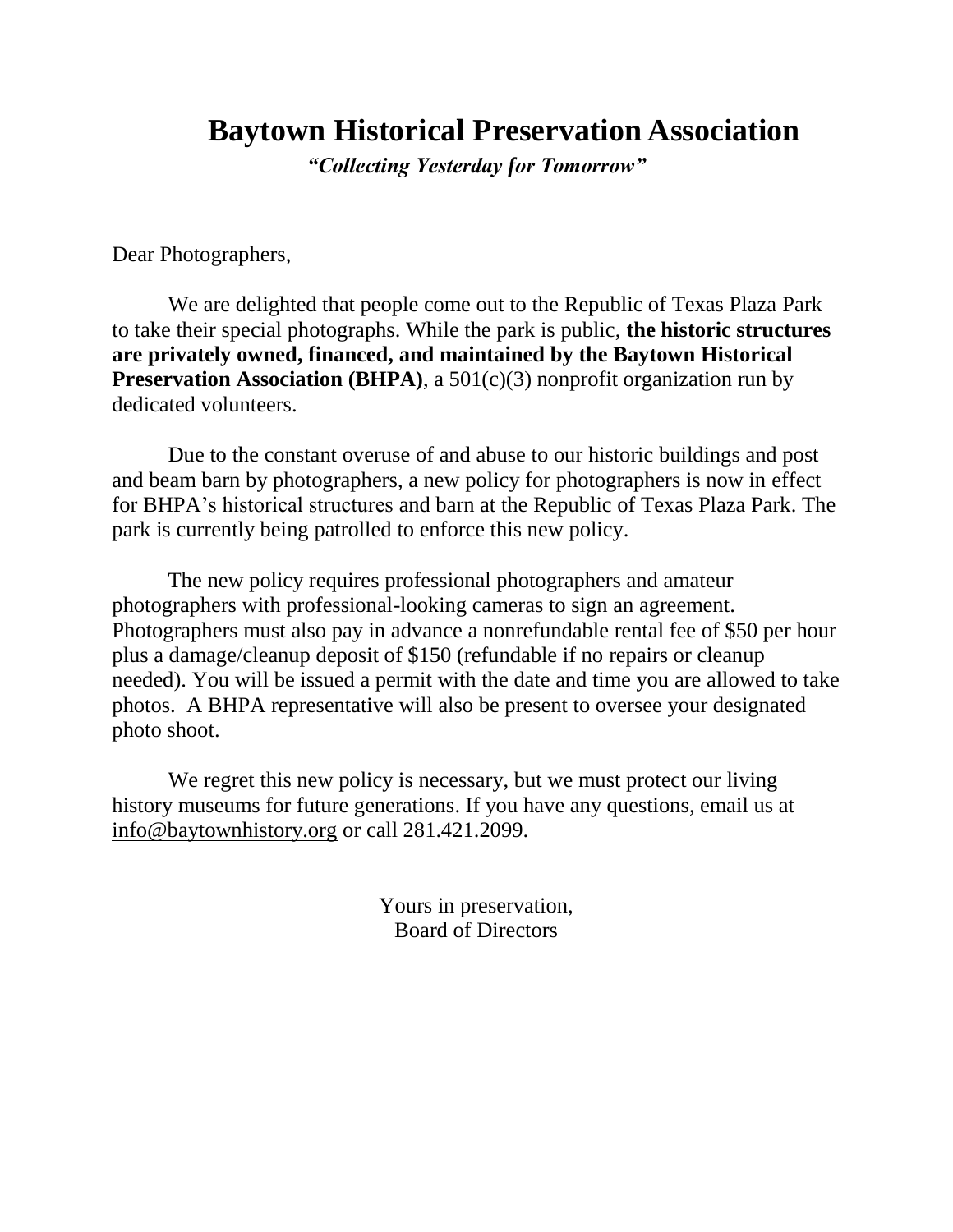## Baytown Historical Preservation Association Mailing Address: P. O. Box 1244, Baytown, TX 77522-1244 281.421.2099 [info@baytownhistory.org](mailto:info@baytownhistory.org) [www.baytownhistory.org](http://www.baytownhistory.org/)

## **Photography Agreement and Policy for Professional Photographers and Amateur Photographers with Professional-Looking Cameras**

| Company Name: 1988                                                                                             |                                     |
|----------------------------------------------------------------------------------------------------------------|-------------------------------------|
| Applicant's/Photographer's Name: 1997 Manual Manual Manual Manual Manual Manual Manual Manual Manual Manual Ma |                                     |
|                                                                                                                |                                     |
| City and State:                                                                                                |                                     |
|                                                                                                                |                                     |
|                                                                                                                |                                     |
| Photography Date:                                                                                              | Photography Time:<br>$\frac{10}{2}$ |

The Baytown Historical Preservation Association (hereinafter referred to as "BHPA") reserves the right to refuse admittance on its historical structures and post and beam barn (hereinafter referred to as "Buildings") for photography at any time and reserves the right to change its photo policy without advance notice.

Professional photographers and amateur photographers with professional-looking cameras (hereinafter referred to as "Applicant") must notify BHPA no less than 96 hours in advance to book an appointment to use the Buildings located at the Republic of Texas Plaza for a photo shoot by contacting BHPA at telephone number 281.421.2099 or email at [info@baytownhistory.org.](mailto:info@baytownhistory.org)

A completed and signed agreement, along with a nonrefundable rental fee of \$50 per hour and a damage/cleanup deposit of \$150, must be received by BHPA no later than 48 hours before appointment date and time.

Applicant will be financially responsible for all damage caused by their equipment and the people (hereinafter referred to as "Clients") they are taking photos of.

The Applicant agrees to indemnify BHPA and the City of Baytown and to be solely and absolutely liable upon any and all claims, suits and judgments against BHPA, the City of Baytown, and/or the Applicant for personal injuries and property damages arising out of or occurring during the activities of the Applicant, his/her/its employees, Clients, or otherwise. The